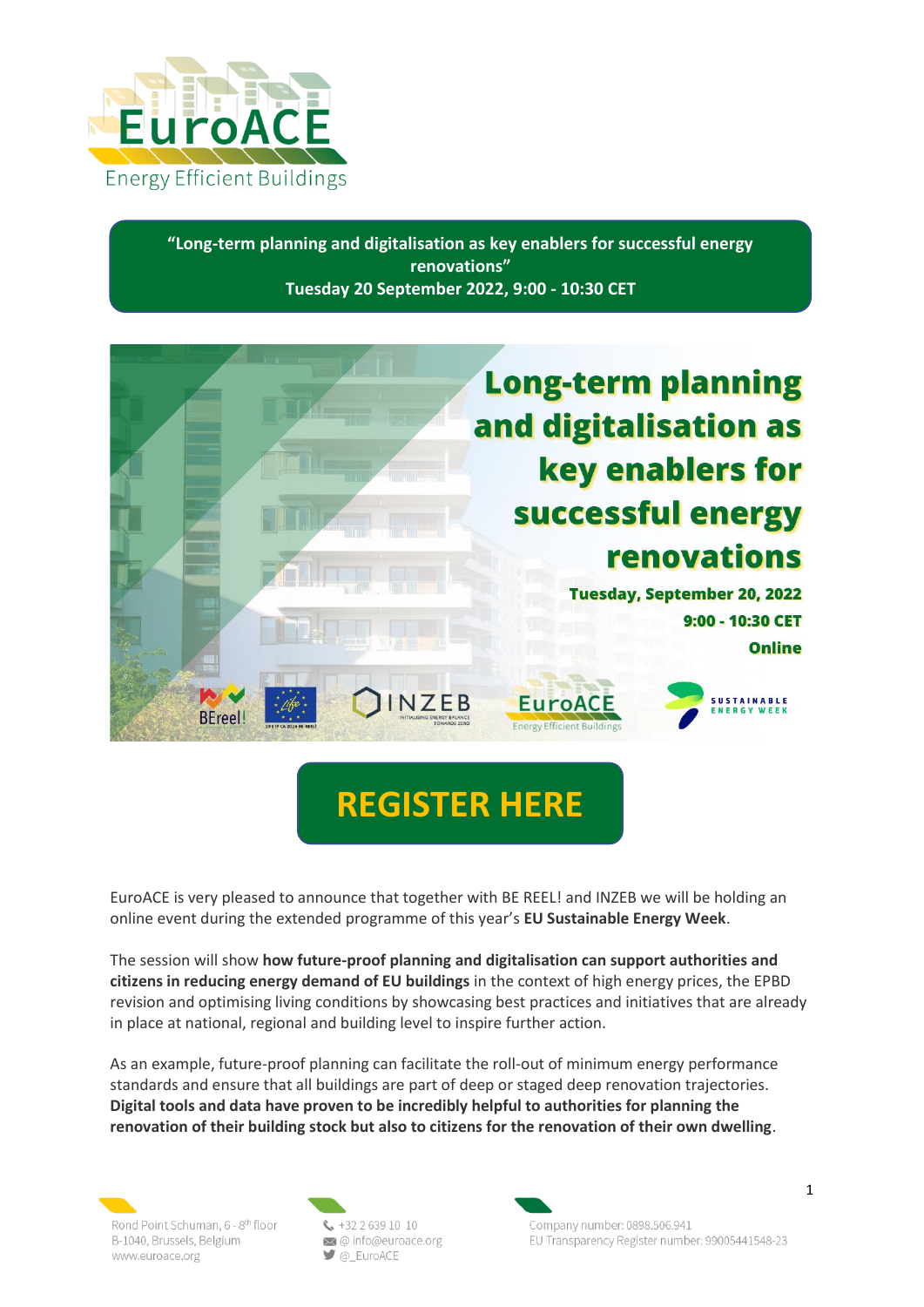

### **Moderator**

• Céline Carré, President of EuroACE

#### **Speakers**

- Sean Kelly, Member of the European Parliament (EPP, IE) \*
- Daniela Bachner, Project Adviser, LIFE Energy, European Climate, Infrastructure and Environment Executive Agency (CINEA)
- Hakim Lahlou, Directeur Innovation et Stratégie Grand Groupes à la Direction des Prêts, Banque des Territoires
- Roel Vermeiren, Renovation Strategy Consultant, Flemish Energy & Climate Agency
- Alice Corovessi, Managing Director, INZEB

 $*$  TBC

Rond Point Schuman, 6 - 8th floor B-1040, Brussels, Belgium www.euroace.org